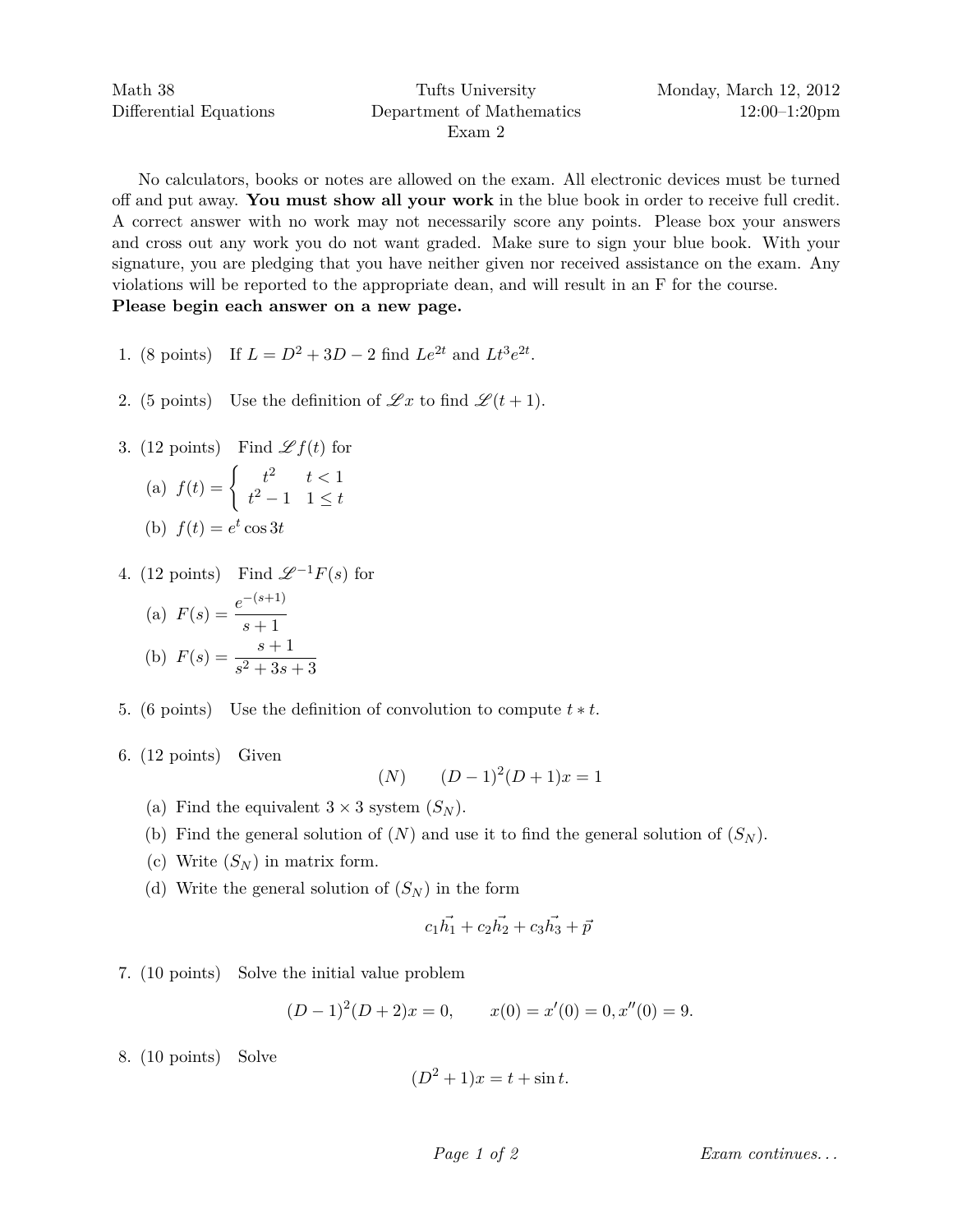9. (10 points) Solve

$$
(D^2 + 1)x = \tan t
$$
  $-\frac{\pi}{2} < t < \frac{\pi}{2}$ .

(Hint: try variation of parameters)

10. (15 points) Solve the initial value problem

$$
(D+1)^3 x = \begin{cases} e^{-t} & t < 3\\ 0 & t \ge 3 \end{cases} \qquad x(0) = x'(0) = x''(0) = 0
$$